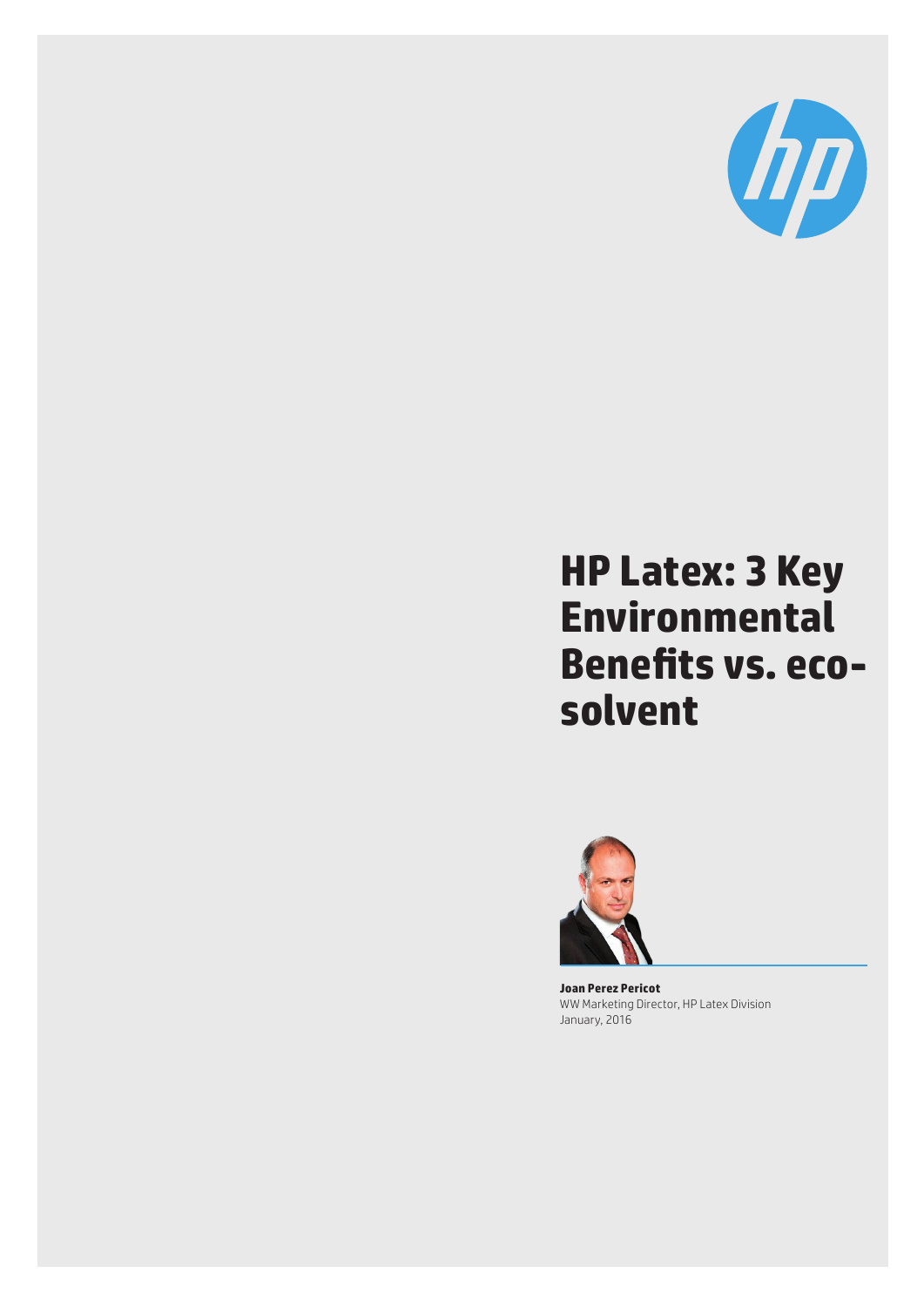Either if you are concerned about regulations, or if your customers are becoming more green sensitive, or simply if you care about your operators, you may be interested to learn more about the key environmental advantages of HP Latex against eco-solvent technology.

I have summarized them in three major sustainability's pillars: health, economics and environment.

### **About health**

**POINT**

Let's be clear: eco-solvent inks (by the way, 'eco' comes from economic, not ecological) are by definition made of a solvent vehicle, which can be hazardous and needs to be evaporated and carefully controlled. While we have seen an improvement in the smell of eco-solvent inks, that doesn't mean that they are safer, and in fact they still carry the 'dangerous goods' logos in the cartridges, indicating the risk of health issues for anyone exposed to them.



In contrast, HP Latex inks are water-based, meaning that the main vehicle is water instead of solvent. Some competitors claim that latex inks do contain solvents, with the aim to create confusion. For sure, the ink is not simply pigments dissolved in water (otherwise you would be making ink at home!). HP Latex inks are in fact very sophisticated formulations, containing many other components like humectants, which ensure that the print head keeps wet, surfactants that allow the ink to better adhere to uncoated substrates, or the anti-scratch agent that protect the print once cured, but none of those components are hazardous in the quantities we use in the ink or to print.

But don't worry, you don't need to be a chemist – HP takes this very seriously. The world of regulations is constantly evolving and becoming more complex, this is why at HP we have internal and external experts on environmental, health and safety, and a Design for Environmental program that actively designs our inks today so that they will be compliant wit[h reg](http://www8.hp.com/us/en/hp-information/global-citizenship/society/general-specification-for-the-environment.html)ulations that aren't even written yet (link to GSE here). As Nils Miller - Ph. D. and Environmental Technology Expert at HP – says, "we can do this because we keep up with the Science of Safety".

So if you have any doubt about the inks, simply look to the labels in the cartridges to see if an ink is hazardous or not.

#### **About economics and energy consumption**

**ROAD** 

**2**

Although everybody cares about environmental, the fact is that no one is really willing to pay more for a sustainable print. So when it comes to use more environmental friendly technologies like HP Latex, we need to make sure it does not cost any extra cent to produce.

Recently, we have seen a lot of claims from our competitors regarding the energy cost of HP Latex printers, so let me deep dive on this.

Energy is a serious topic – we are all looking for ways to make printing more sustainable and energy consumption is part of the environmental foot print of the printer. And yes, we need heat (and 220V) to cure latex inks. What our competitors don't say is that, with each new generation of HP Latex Printers, we have reduced by half the energy required to cure the ink, to the point of making it a non-issue. Eco-solvent printers also need heat to dry the prints, and often they require additional heater or special ventilation accessories to get the fastest print speeds they claim. Interestingly, the typical energy cost difference between the HP Latex 300 series and an eco-solvent printer of similar performance will be around \$7.5 per month (using USA data) – an insignificant amount to be fair. Click [here](http://h20435.www2.hp.com/t5/Resources-News/Latex-360-vs-Roland-XF-640-Energy-consumption-comparison/idi-p/294795) for more information on the energy consumption comparison.

Consider also that our HP Latex technology is similar to your home or office printer – you can put it in standby or switch off completely when you are out (at night, weekends…). This can compensate and even override the supposed energy advantages of eco-solvent printers, which are recommended to be kept powered on at all times to avoid the print heads from clogging. To support our affirmation, we have certified again our HP Latex 300 series to the latest standards of the Energy Star & EPEAT Bronze requirements, whereas most eco-solvent printers have not.



So don't be confused by cost of energy claims: our continuous improvements have made this a virtual nonissue with the HP Latex 300 series.